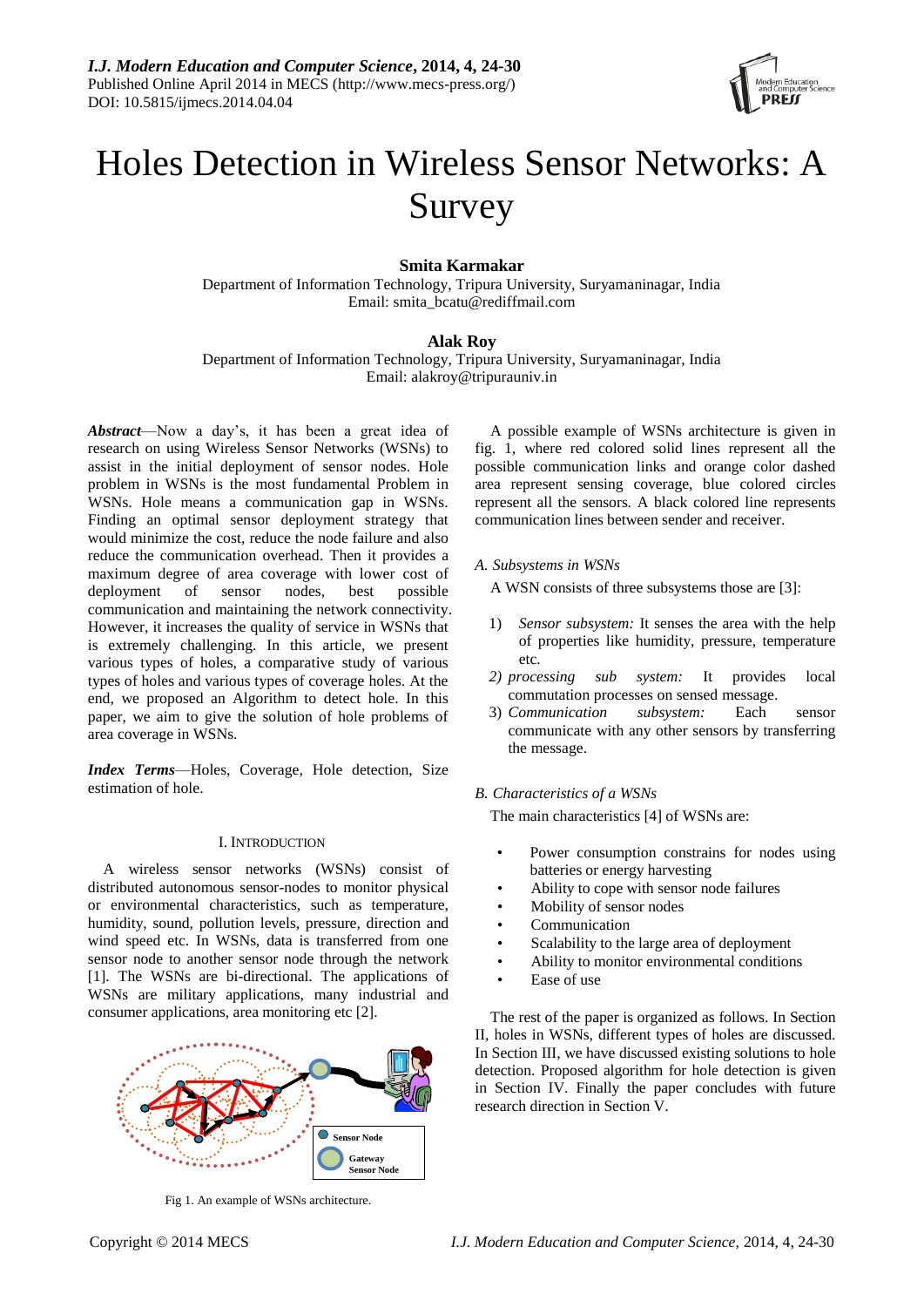

Fig 2. Taxonomy of various types of Holes in WSNs.

## II. HOLES IN WSN

Holes are one of the challenges in deployment of WSNs in a large area. Holes generally considered as a communication gap among sensor nodes. A taxonomy of various types of holes are given in Fig 2, they are coverage hole, Routing hole, Jamming hole, Sink/Black hole and Worm hole. A comparative study of various types of holes are given in Table 1 with their basic mechanisms and features.

| <b>Type</b>               | <b>Sensor Node Status</b>                                                                           | <b>Mechanism</b>                                                                                                                                                                                                                                   | <b>Features</b>                                                                                                                                      |  |
|---------------------------|-----------------------------------------------------------------------------------------------------|----------------------------------------------------------------------------------------------------------------------------------------------------------------------------------------------------------------------------------------------------|------------------------------------------------------------------------------------------------------------------------------------------------------|--|
| <b>Coverage Hole</b>      | Alive                                                                                               | Coverage holes depend upon various factors,<br>such as buildings, mountains, technologies,<br>and radio frequency                                                                                                                                  | Unintentional,<br>communication is not<br>possible in that region                                                                                    |  |
| <b>Routing Hole</b>       | Dead (failured) or act<br>as dead.                                                                  | Due to failure of the sensor node, holes are<br>created                                                                                                                                                                                            | Routing hole can be<br>unintentional                                                                                                                 |  |
| <b>Jamming Hole</b>       | Active                                                                                              | Due to radio frequency in the communication<br>way among the sensors Jamming holes are<br>created                                                                                                                                                  | Jamming hole can be<br>unintentional or<br>deliberate                                                                                                |  |
| <b>Black/Sink</b><br>Hole | Sender and Receiver<br>are alive                                                                    | When incoming or outgoing or both traffic is<br>discarded, without informing the sender, then the<br>data can not reach to its intended receiver                                                                                                   | Caused for limited<br>bandwidth and channel<br>accessed by neighboring<br>sensors                                                                    |  |
| <b>Worm Hole</b>          | Sender and Receiver<br>Nodes are alive, but<br>they are attacked by<br>Denial of Service<br>attack. | Malicious nodes create a tunnel among<br>themselves. They start forwarding packets and<br>receives from one part of the network to the<br>other end of the tunnel using a separate<br>communication radio channel, then worm holes<br>are created. | It causes nodes located in<br>different parts of networks<br>to believe that they are<br>neighbors, resulting in<br>incorrect routing<br>convergence |  |

Table 1: Comparative study of various types of holes.

## *A. Coverage Hole*

One main fundamental issue in WSNs is coverage problem (i.e. coverage holes). Coverage of a sensor node means that the geographic area where the sensor node can communicate with other sensor nodes in WSNs. Coverage of a sensor node mainly depends on two factors. These are - (i) the range (i.e. area) and sensitivity of that sensing nodes, and (ii) density and location of that sensing node in a given region.

Coverage holes depend upon various factors, such as buildings, mountains, technologies, and radio frequency etc. There are various types of coverage holes. These are described below:

Coverage problem in WSNs can be categorized into two sub types; they are "Based on static object (sensor)" and "Based on moving object (sensor)".

*i. Based on static sensor*

Based on static sensor/object coverage problem in WSNs can be categorized into the following types:

*a) Area Coverage:* The main objective of any sensor network is to cover a geographical area. Sensors may cover a geographical area by different shapes as shown in fig. 3, they are circular-shaped or angle-shaped or triangular-shaped or square-shaped [5].



Fig 3. Different shapes in geographical area are covered by sensor.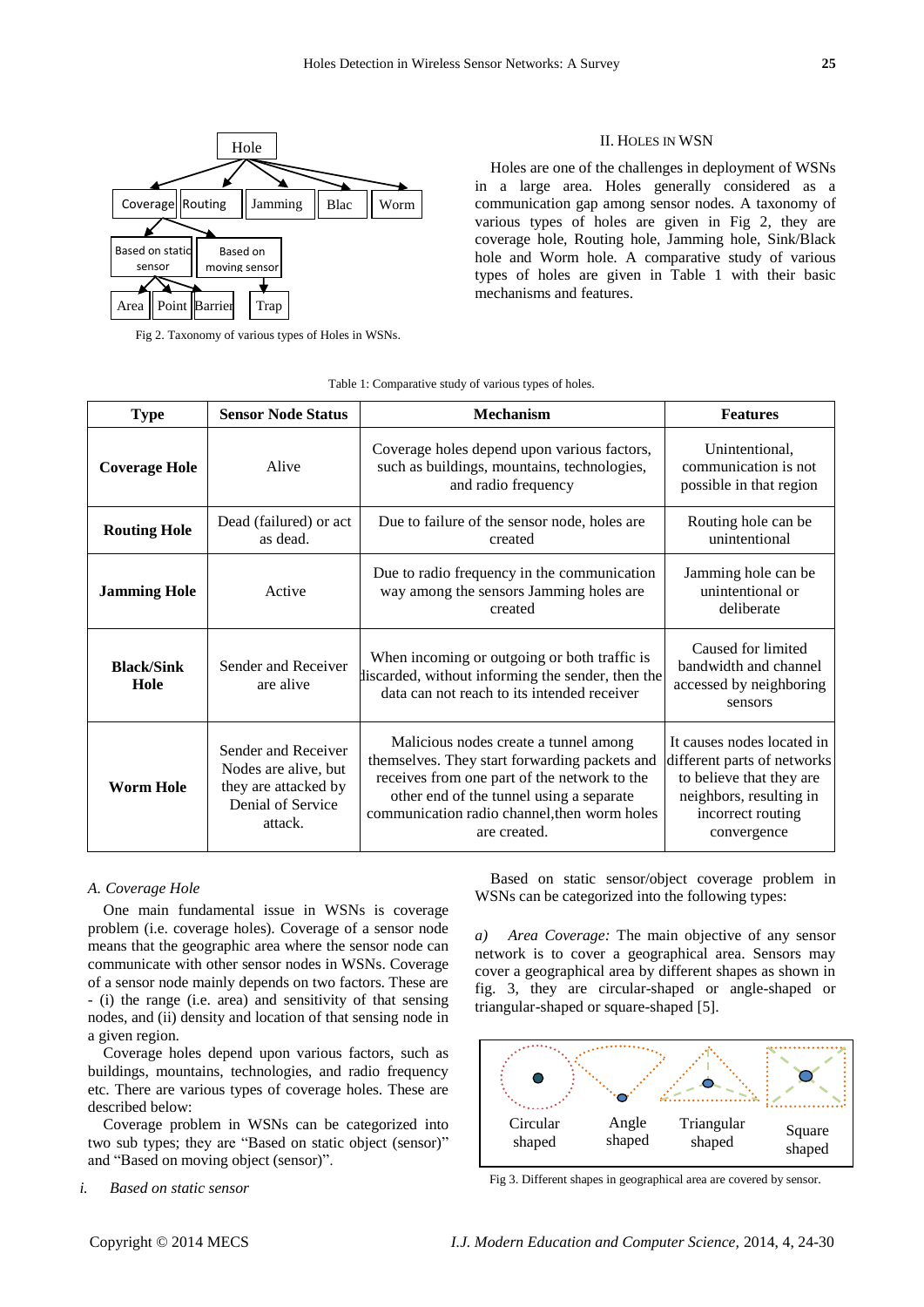Holes exist in a geographical area due to improper positioning of sensor nodes in that area as shown in fig. 4(a), fig. 5, fig. 7, fig. 9. But such problems can be solved by proper positioning of sensor nodes so that nodes can cover and sense the geographical area without any gap as shown in fig. 4(b), fig. 6, fig. 8, fig. 10.



Fig 4. (a)Hole in circular-shaped geographical area coverage (b) Circular-shaped geographical area coverage without hole.



Fig 5. Hole in Angular-shaped geographical area coverage.



Fig 6. Angular-shaped geographical area coverage without hole.



Fig 7. Hole in Triangular-shaped geographical area coverage.



Fig 8. Triangular-shaped geographical area coverage without hole.



Fig 9. Hole in Square-shaped geographical area coverage.



Fig 10. Square-shaped geographical area coverage without hole.

*b) Point Coverage :* In the point coverage problem, the objective is to cover a set of points. Here, a particular point of area is covered and rest is not covered. This is due to insufficient of sensor nodes deployed than required.



*c) Barrier Coverage:* The barrier coverage is the coverage with the goal of minimizing the probability of undetected penetration through the barrier in sensor network.

In Fig 12, mountain is the barrier that separates both the area (a) and (b). Here, area (a) is covered by all the sensors. But, due to the barrier, area (b) is not covered by the sensors.



Fig 12. Barrier Coverage.

*ii. Based on moving sensor:*

Based on moving sensors/objects coverage can be –

a) *Trap Coverage* : A new model of coverage, called trap Coverage that scales well with large deployment region. A sensor network providing trap coverage guarantees that any moving object or phenomena can move at most a (known) displacement before it is guaranteed to be detected by the network, for any trajectory and speed.

In the below fig13, deployment, d is the diameter of the largest hole. Although the diameter line intersects this covered area, it still represents the largest displacement that a moving object can travel without being detected in the target region.

A comparative study of various types of coverage holes are given in Table 2.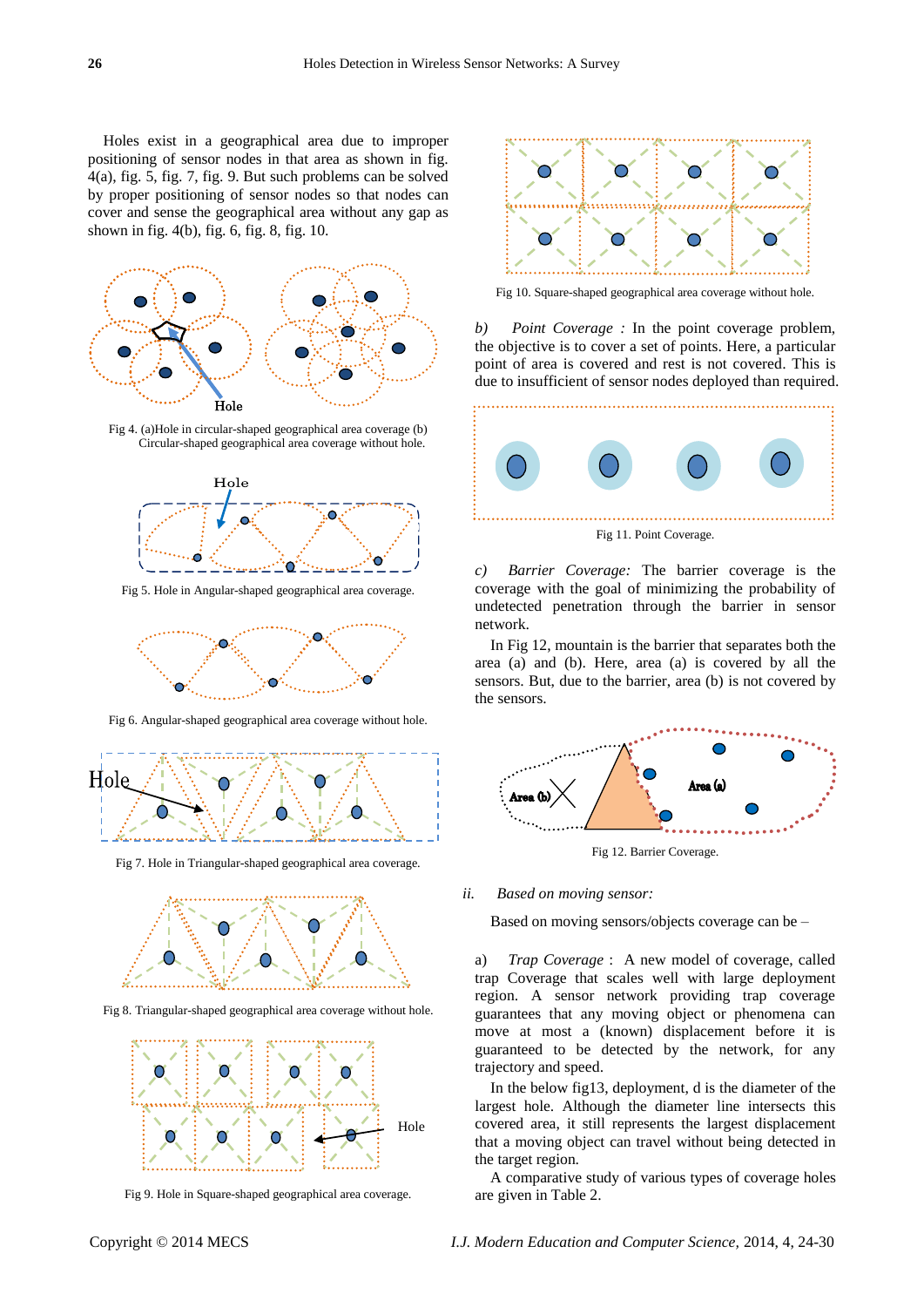

Fig 13. Trap Coverage

# *B. Routing Hole* :

Routing hole is one type of hole where either sensor nodes are not active or the active sensor nodes can not participate in the actual routing of the data due to several reasons. These holes in WSNs can be formed either due to some problems in wireless links or because of failure of sensor nodes due to several reasons such as battery depletion, external events (such as fire), natural obstacles or disaster suffered areas. Routing hole is shown in fig 14, where node c can not participate in routing process.

| <b>Types of Coverage</b>                                                         |                                                                                                                      |                                      | <b>Mechanism</b>                                                                                                                       | Limitation                                                                                                                                                                                                                                                                                                                                | <b>Benefit</b>                                                                                                        |
|----------------------------------------------------------------------------------|----------------------------------------------------------------------------------------------------------------------|--------------------------------------|----------------------------------------------------------------------------------------------------------------------------------------|-------------------------------------------------------------------------------------------------------------------------------------------------------------------------------------------------------------------------------------------------------------------------------------------------------------------------------------------|-----------------------------------------------------------------------------------------------------------------------|
| ${\bf S}$<br>$\mathbf T$<br>AT<br>IC<br><b>SE</b><br><b>NS</b><br><b>OR</b><br>S | A<br>$\mathbf{r}$<br>e<br>a<br>$\mathbf C$<br>$\mathbf{o}$<br>$\mathbf{V}$<br>e<br>$\mathbf r$<br>$\rm{a}$<br>g<br>e | Circular-<br>shaped area<br>coverage | Sensor covers a particular<br>geographical area circularly.                                                                            | When a large region is covered by circular<br>shaped coverage, then, there may have some<br>chances to become holes.                                                                                                                                                                                                                      | It covers<br>some region<br>around the<br>sensor.                                                                     |
|                                                                                  |                                                                                                                      | Angle-<br>shaped area<br>coverage    | Sensor covers a particular<br>Angle-shaped geographical<br>area.                                                                       | Unintentionally, when this type of hole<br>occurs, then communication is not possible<br>in that region.                                                                                                                                                                                                                                  | For angle<br>shaped<br>region, it<br>will be very<br>useful when<br>we want to<br>covered an<br>angle<br>shaped area. |
|                                                                                  |                                                                                                                      | Triangle-<br>shaped area<br>coverage | Sensor covers a particular<br>Triangle-shaped<br>geographical area.                                                                    | When this type of hole occurs, then<br>communication is not possible in that<br>region.                                                                                                                                                                                                                                                   | 1) Easy to<br>maintain.<br>2) Size of<br>the hole is<br>small.                                                        |
|                                                                                  |                                                                                                                      | Square-<br>shaped area<br>coverage   | Sensor covers a particular<br>Square-shaped geographical<br>area.                                                                      | It also has probabilities to become holes.                                                                                                                                                                                                                                                                                                | 1) Easy to<br>maintain.<br>2) Size of<br>the hole is<br>small.                                                        |
|                                                                                  | Point Coverage                                                                                                       |                                      | Sensors cover a set of<br>points. A set of sensors<br>randomly deployed to cover<br>a set of points.                                   | It covers small region.                                                                                                                                                                                                                                                                                                                   | It is simple<br>to tackle.                                                                                            |
|                                                                                  | <b>Barrier Coverage</b>                                                                                              |                                      | The goal of barrier coverage<br>is minimizing the<br>probability of undetected<br>penetration through the<br>barrier (sensor network). | 1) At the time of covering the region, when<br>the network is bent down from the barrier,<br>then it does not cover the whole region. That<br>time it covers small area.<br>2) It is complex, trying to cover whole<br>region. Because sensor waves can't<br>penetrate the wall or barrier.<br>3) Sensors may not be conveniently placed. | 1) Number<br>of waves is<br>more in the<br>region. Eg,<br>area (a) in<br>fig 13.<br>$2)$ Low<br>bandwidth.            |
| <b>MO</b><br>VI<br><b>NG</b><br>$\rm SE$<br><b>NS</b><br><b>OR</b><br>S          | <b>Trap Coverage</b>                                                                                                 |                                      | It scales well with large<br>deployment region. Here,<br>sensors are moving.                                                           | i) A moving object can travel within the<br>target region without being detected. so,<br>there is a probability to make a hole.<br>ii) Very tough to maintain.                                                                                                                                                                            | i) Sensors<br>cover the<br>region<br>dynamically<br>ii) It uses<br>moving<br>sensors.                                 |

# Table 2: A comparative study of different types of coverage.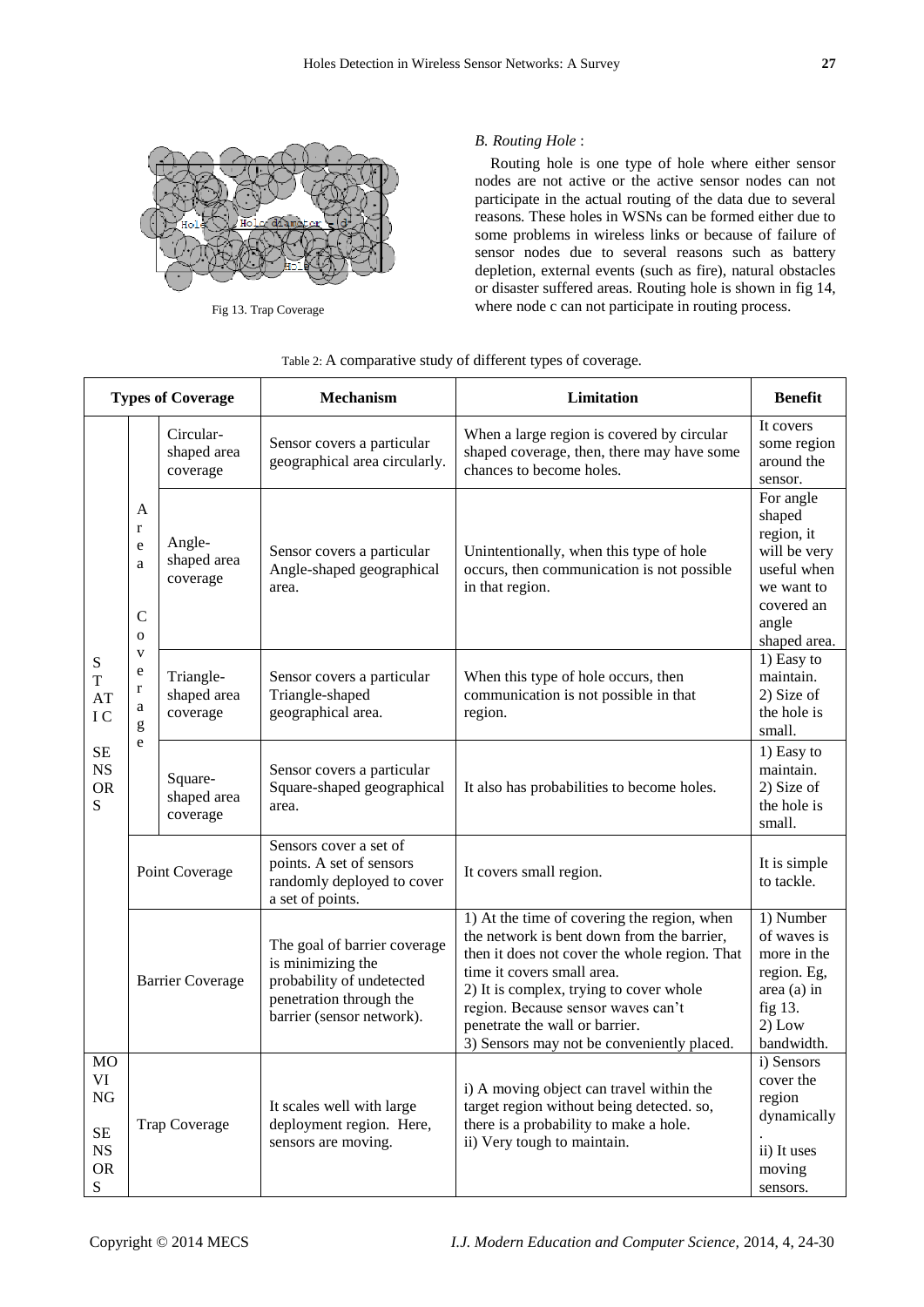

Fig 14. (b) Solution to a typical example of Routing Hole.

## *C. Jamming Hole*

A jamming hole is another type of hole that can occur in tracking applications when the sensor node is tracked with jammers by jamming the radio frequency being used for communication among all the sensor nodes, here sensor node is able to find another sensor node in WSNs, but unable to communicate among them because of communication jamming [5, 9].

Generally, jamming can be unintentional or deliberates.

Unintentional jamming results if one or more sensor nodes continuously use the wireless channels to deny the communication facility among all the neighboring sensor nodes. In deliberate jamming, the opposition sensor node is trying to impair the communication among all the sensors nodes of the WSNs by interfering with the communication ability of the sensor nodes [6].

Fig. 15 depicts an example of jamming hole where node 1 acts as jammer that radiates high radio frequency because of which all neighbor nodes cannot communicate with each other.



Fig 15. Jamming Hole 1

Here jamming hole is roughly similar to the routing hole. But routing hole is more dangerous than jamming hole, because, in jamming hole sensor nodes are alive, but in routing hole, sensor nodes are dead or act as dead.

#### *D. Sink/Black Hole:*

In WSNs, black or sink holes means a place, where incoming or outgoing or both traffic is discarded, without informing the sender(source) that the data did not reach its intended receiver(destination). Black hole can be detected by checking the lost traffic. The creation of sink hole is caused for limited bandwidth and channel accessed by neighboring sensor nodes. [7].



Fig 16. Sink /Black Hole

#### *E. Worm Hole :*

Worm hole is one kind of Denial Of Service(DOS) attack [8]. It is an active attack. Here, the contents of the original message are modified in some way. Fabrication causes DOS attack. Fabrication is possible in absence of proper authentication mechanism. Here all the malicious sensor nodes, located in different parts of WSNs, form tunnels among themselves. They start forwarding data packets received at one part of the WSNs to the other end of the tunnel using other communication channel. The receiving malicious sensor node then replays the message in other part of the WSNs. This causes sensor nodes located in different parts of WSNs to believe that they are neighbors, but resulting in incorrect routing convergence.



In Fig. 17, sensor node 3 and 6 create a tunnel between them, because of which sensor node 1 and 4 can not communicate with sensor node 5 and 2 respectively.

Next section gives an overview of existing solutions proposed by researcher to detect coverage hole in WSNs.

## III.EXISTING SOLUTIONS TO HOLE DETECTION

In this section, we present two different solutions for hole detection proposed by researchers, they are vornoi diagram and triangular oriented diagram.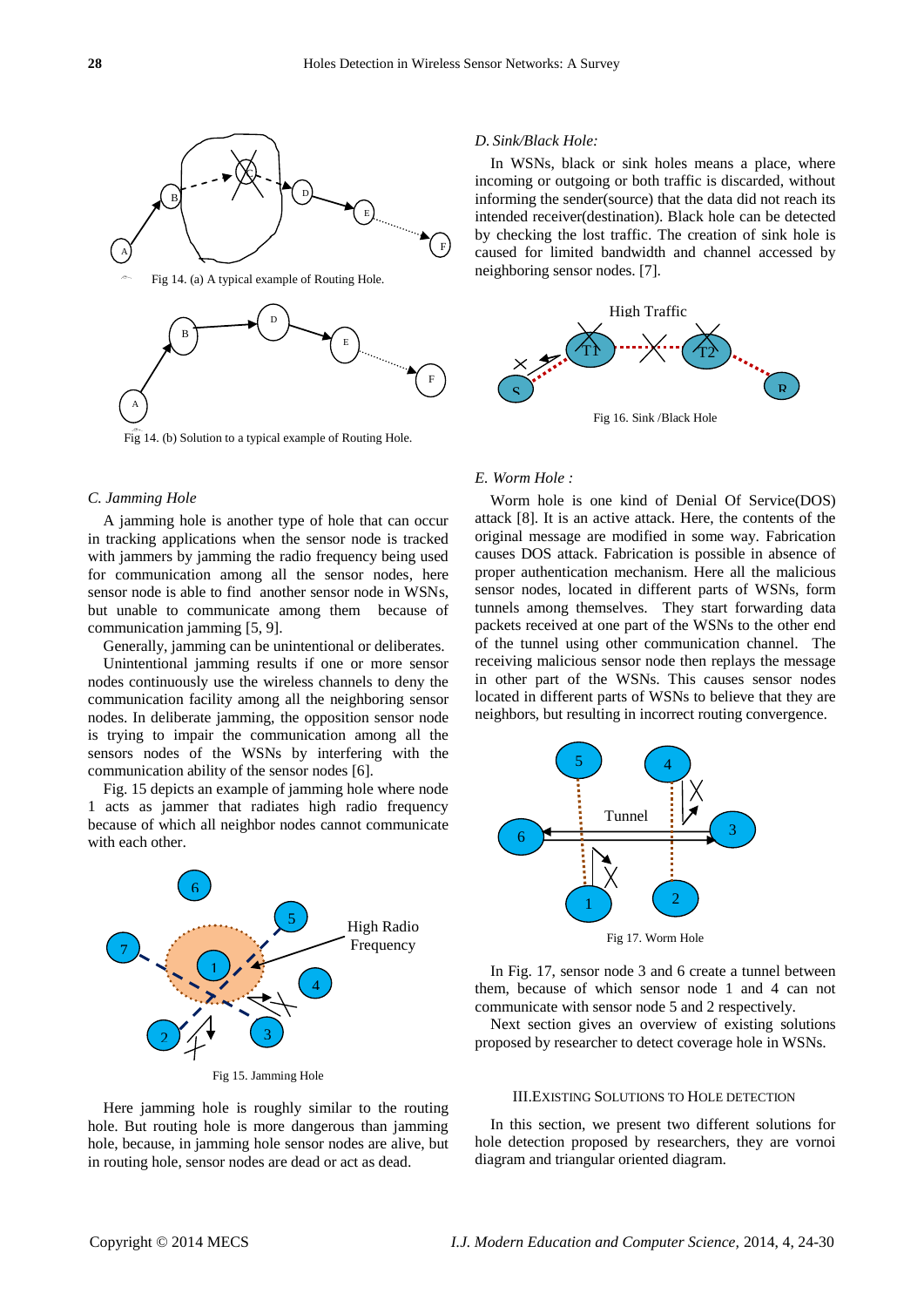#### *A. Voronoi Diagram Approach*

Voronoi diagram approach is used to detect a coverage hole and calculate the size of a coverage hole [10, 11]. Voronoi diagram consists of [12] N sensors s1, s2,…, sN. A plane area is divided into N cells. Each cell contains one sensor. Two Voronoi cells meet along a voronoi edge. A sensor node is a voronoi neighbour of other sensor node, if they both share a voronoi edge. Fig. 16 illustrates a Voronoi diagram approach in a plane area.



Fig 18. Illustration of using Voronoi diagram to detect a coverage hole and decide the hole size.

## *B. Triangular Oriented Diagram Approach*

One of the solutions to hole detection problem is triangular structure. Authors [12] use the triangular oriented diagram to calculate the size of hole exactly. Fig. 19 shows triangular oriented structure that can be used to detect a coverage hole and calculate the size of a coverage hole [12].



Fig 19. Construction the triangular oriented structure.

Voronoi diagram approach has few limitations like-here shape of each cell is different. So, it is very tough to calculate the exact size of the hole. The limitation of triangular oriented structure is that, it is not a proper hole detection solution because, in a large WSNs, it is complex to connect the centre of three adjacent sensors. There are lots of research works going on in this area [13, 14, 15, 16, 17, 18] to find a good and effective solution to find hole in a wireless sensor network. In the next section, we propose a simple but efficient hole detection algorithm.

#### IV.PROPOSED ALGORITHM FOR HOLE DETECTION:

In this section, we have proposed a new algorithm to detect holes in WSNs, the proposed algorithm initially find out whether a sensor node is alive (active) or dead (failure). When the sensor node is dead, then the geographical area is not covered by that sensor node, so this area will be treated as hole.

At first phase, cluster head sensor node sends a signal to each of the sensor node in the cluster geographically deployed over an area. If anyone of the sensor nodes replies to the cluster head node, then that sensor node is alive or active, otherwise sensor node is dead. Using this algorithm, we can easily find out the alive nodes and dead nodes (or can referred as hole) in WSNs. When a node is dead, then the sensing area of this node will detect a hole in that area.

## **Algorithm**

i : integer /\* *Counter* \*/

N : integer /\* *Number of sensor nodes in the list of WSN*s\*/

List : array [0 to N-1] of integer /\* A*rray of sensor nodes* \*/

Request : integer /\* *Sender Signal* \*/

Reply : integer /\* *Receiver Signal* \*/

Alive-node : integer /\* *Active sensor node* \*/

Dead-node : integer /\* *Dead sensor node* \*/

#### **Begin**

**End**;

**for** all  $(i=1$  to N) do

begin

**send**(Request,node[i]); /\* *Send a request from master sensor node to the sensor node[i] in the list of WSNs* \*/

**wait**(Reply,node[i]); /\* *Wait for replies from sensor node[i] to master node* \*/

**If** (receiver(Reply)==1) then **Mark**(Alive); /\* *When receiver sensor node[i] replies, then marks the sensor node[i] as alive* \*/ Alive-node := Alive-node + 1; /\* *Count the number of alive nodes* \*/ **Else If** (receiver(Reply)  $!= 1$ ) then **Mark**(Dead); /\* *When receiver sensor node[i] does not reply, then marks the sensor node[i] as dead* \*/ Dead-node := Dead-node + 1; /\* *Count the number of dead nodes* \*/ **End if**; **End for**;

We expect that the proposed algorithm for hole detection will work more efficiently than the others discussed in section III. Analysis and simulation of the proposed algorithm will be done in near future and we will do further research to find the exact solutions that will detect all type of the holes by minimizing the cost and maximizing the sensing area coverage with minimum number of sensor nodes. We will also try to find more efficient algorithm as a solutions to solve hole problem.